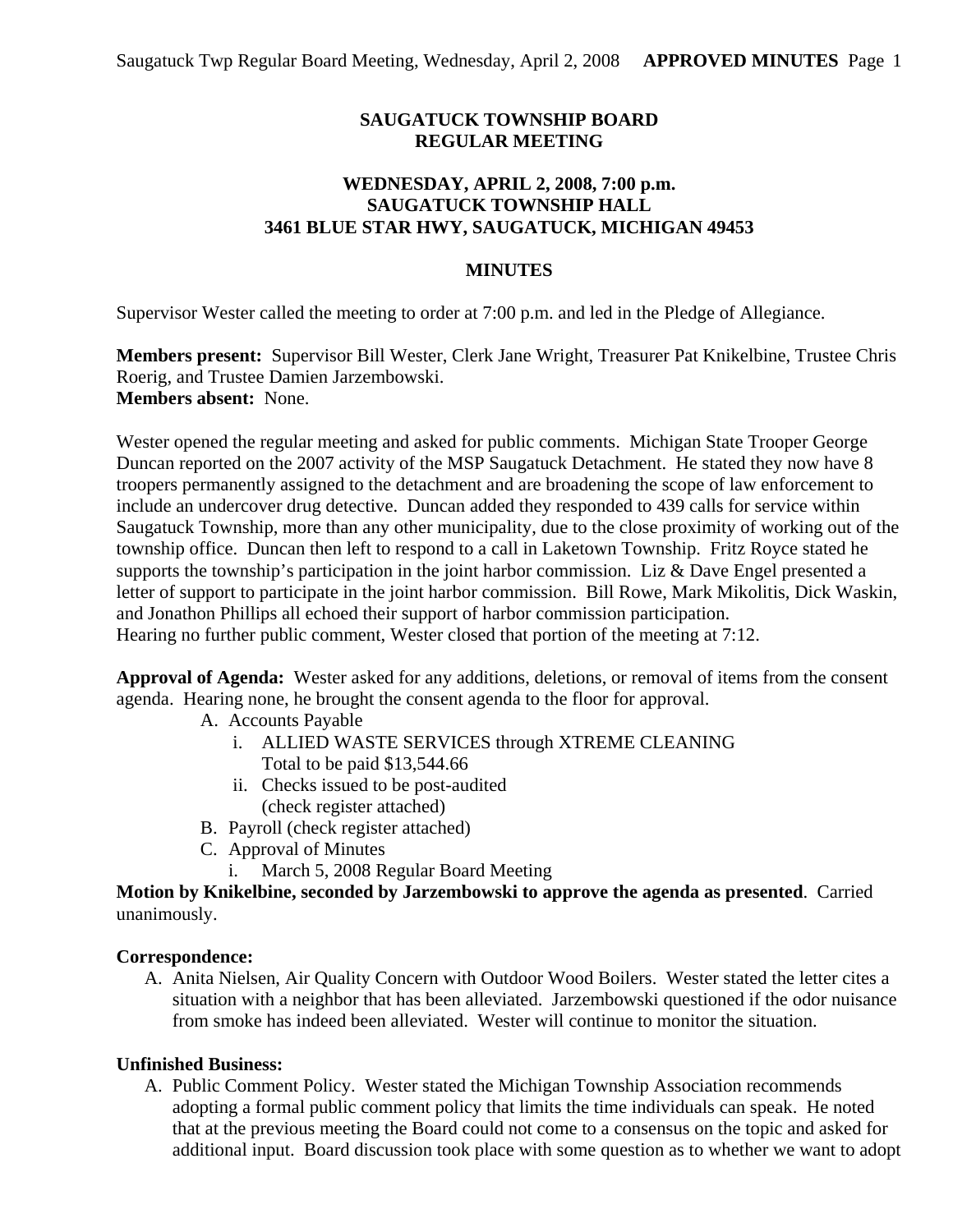any policy as it could inhibit open discussion and limit the ability to understand fully what was being said. Wester stated he would inquire as to why MTA recommends the policy and bring the issue back next month.

#### **New Business:**

- A. Joint Planning Committee, Proposed Resolution of Support. Wright stated as part of the 2005 Tri-Community Comprehensive Plan each community should support the Joint Planning Committee and each Planning Commission in their efforts to implement the Tri-Community Comprehensive Plan. She added the proposed resolution states such support. **Resolution 2008- 01 was offered by Wright and supported by Roerig to be adopted as presented.** Carried unanimously and Wester declared the resolution adopted.
- B. Joint Harbor Commission. Jim Hanson, Planning Commission Chair, reported that he and Harold Thieda, Chair of the City of Saugatuck Planning Commission have been working on a grant application through Partnerships for Change that would provide \$20,000 for communities seeking to preserve natural features shared across municipal boundaries. He stated the harbor commission would be a fit for such a grant but would require a 35% local match of funds. Hanson added that if the grant is received the funds could be used for legal services to prepare an intergovernmental agreement to create the Harbor Commission which is what the City of Saugatuck is requesting the Township share equally in. Wright stated a pledge from the Township equal to 1/3 of the 35% local matching funds for the \$20,000 grant could satisfy the legal service needs and eliminate an unknown commitment. Roerig stated the harbor does have an impact on the community as a whole, but questioned what percentage of the cost is obligated to the township taxpayers. He added that it is important the commission is successful, the township has representation on it, and the community knows we are in this together. Discussion took place and there was a **motion by Wright, seconded by Jarzembowski to pledge up to, but not to exceed, \$2,333.34; the equivalent of 1/3 of the 35% matching funds for an anticipated grant award through Partnerships for Change; to go towards legal services for the formation of the Harbor Commission.** Motion carried unanimously.
- C. Child Abuse Prevention Month, Proposed Proclamation. Wester read a letter from the Safe Harbor Children's Advocacy Center which stated 3 children a day die from abuse and noted April is Child Abuse Prevention Month. He then presented a proclamation declaring April as Child Abuse Prevention Month in Saugatuck Township which urges all citizens to dedicate their energies to cherishing Allegan County children and protect them from harm. Board agreed to the spirit of the proclamation and Knikelbine added her disgust over individuals who would harm children. **Motion by Wester, seconded by Jarzembowski to adopt the proclamation as presented.** Carried unanimously.
- D. Al Ellingsen, Request for Share of Educational Conference Expense. Wright stated the Building Inspector is required to attend an annual educational conference to maintain his license and each year requests reimbursement from the 4 municipalities he inspects for. She reported he is asking for \$180 from Saugatuck Township. **Motion by Wright, seconded by Knikelbine to approve reimbursement up to, but not to exceed, \$180 for Al Ellingsen to attend his educational conference.** Carried unanimously.
- E. AMR Ambulance Service Contract Renewal. Knikelbine stated the contract renewal is for ambulance service in a special assessment district for a portion of Southern Saugatuck Township. She stated the proposed renewal allows for the same service with a 6% service fee increase for each of the three contract years. **Motion by Knikelbine, seconded by Wright to approve the proposed contract with AMR as presented.** Motion carried unanimously.
- F. Discussion on Planning Commission Legal Specialist. Roerig stated there has been discussion regarding different specialists who might be required to review the forthcoming plan from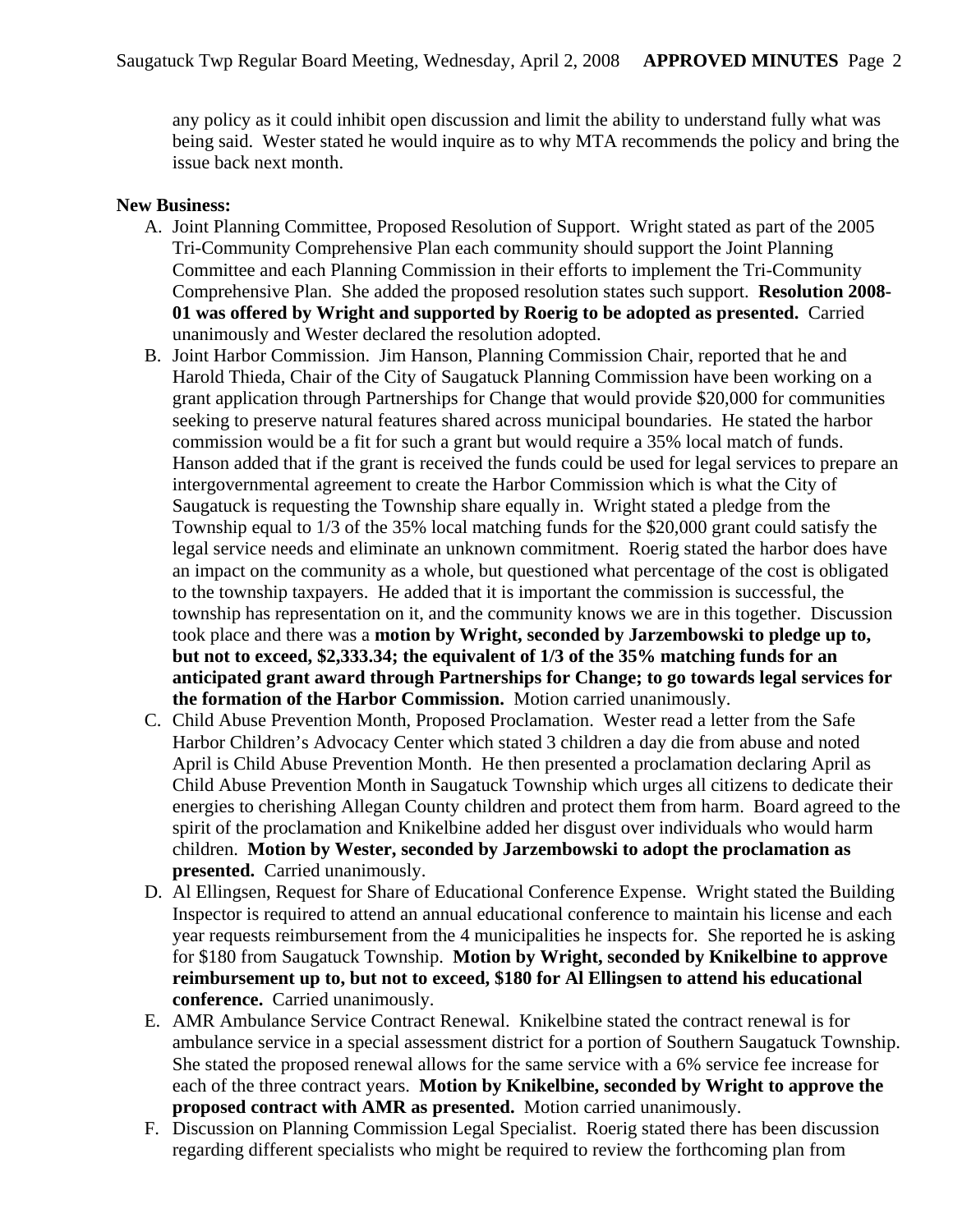Saugatuck LLC. He added a legal specialist knowledgeable in the area of real estate zoning might be included and suggested township resident Steve McKown. **Motion by Roerig, seconded by Jarzembowski to accept Steve McKown as the legal specialist for the Saugatuck LLC PUD review process.** Wester stated a concern appointing a township resident whose loyalties may be blinded. Roerig responded McKown had no current conflicts of representation and the fact he is a resident makes him confident he will fight on our behalf. Knikelbine voiced a concern about McKown due to his vocal position during two prior meetings pertaining to Saugatuck LLC and would prefer a non-resident. Discussion took place and Wester called the question. Motion passed 4 to 1 with Knikelbine voting no.

G. Road Millage Renewal, Discussion on Ballot Language. Roerig stated it has been proposed that we include in the road millage renewal proposition language, maintenance of non-motorized trails. He voiced concern over jeopardizing the passing of the millage renewal if the language is changed. He added that after  $127<sup>th</sup>$  Ave is done most of the roads in the township will be paved and at that point he would suggest dropping one of the two road millages. Wright stated the nonmotorized trail is a very popular structure and maintenance of it is critical. She added money is tight in the general fund as that millage is less than  $\frac{1}{2}$  of a mill and utilizing part of the 1 mill road fund makes fiscal sense. Roerig stressed the language should limit the funds for nonmotorized trails to maintenance such as plowing and mowing and not for expansion of the trail system. Wright suggested that if expansion is desired, the time to ask the voters would be after one road millage is dropped then propose a stand-alone ¼ mill for non-motorized trail use. Board discussed and agreed to have the Township Attorney review the language and address it again during the next meeting in May.

### **Committee Reports:**

- A. Planning Commission. Jarzembowski deferred the report to Jim Hanson who reported on the latest actions of the commission including anti-funneling on waterfront property.
- B. Interurban. Knikelbine reported February was a slow month due to the bad weather and ridership was down 12.8%.
- C. Fire Authority. No Report.
- D. Supervisors Report. Wester stated the McClendon party that was scheduled for May has been cancelled. He also reported on another issue regarding a family that moved in on  $64<sup>th</sup>$  Street and neighbors were bothered by the large number of people in the home. He stated the Zoning Administrator performed a site inspection and found no violations. Wester also noted residents can use the recycle card received in their tax bills to dispose of up to 4 tires a year.
- E. County Commissioner Report. Terry Burns distributed a synopsis of planning for the new Allegan County Jail and discussed the prudence of moving it to the Dumont complex.
- F. Road Commission. Roerig reported on the public meeting held the previous night for residents of  $127<sup>th</sup>$  Ave. He stated most people left the meeting satisfied with how the County would proceed with the paving of the street so the project will begin and that is the last long stretch of unpaved road.

Public comment was offered. Andrew Leach stated he took the new owner of Fennville Recyclers to Mrs. Bounds place on Old Allegan Road and they will be discussing the possibility of cleaning up her yard. He added there was a mention of pollution and carbon from wood stoves, and he clarified that there is no net increase in carbon from wood stoves unlike the burning of fossil fuels. He cautioned against getting too restrictive with wood stoves. Jarzembowski stated the problems discussed were not with all wood stoves but rather a type of outdoor wood boiler that burns green wood. Gerrit Sturrus stated he lives near the outdoor wood boiler that created the smoke nuisance and it was offensive in the summer. Roerig stated Wester is remaining vigilant monitoring the OWB in residential areas. Jim